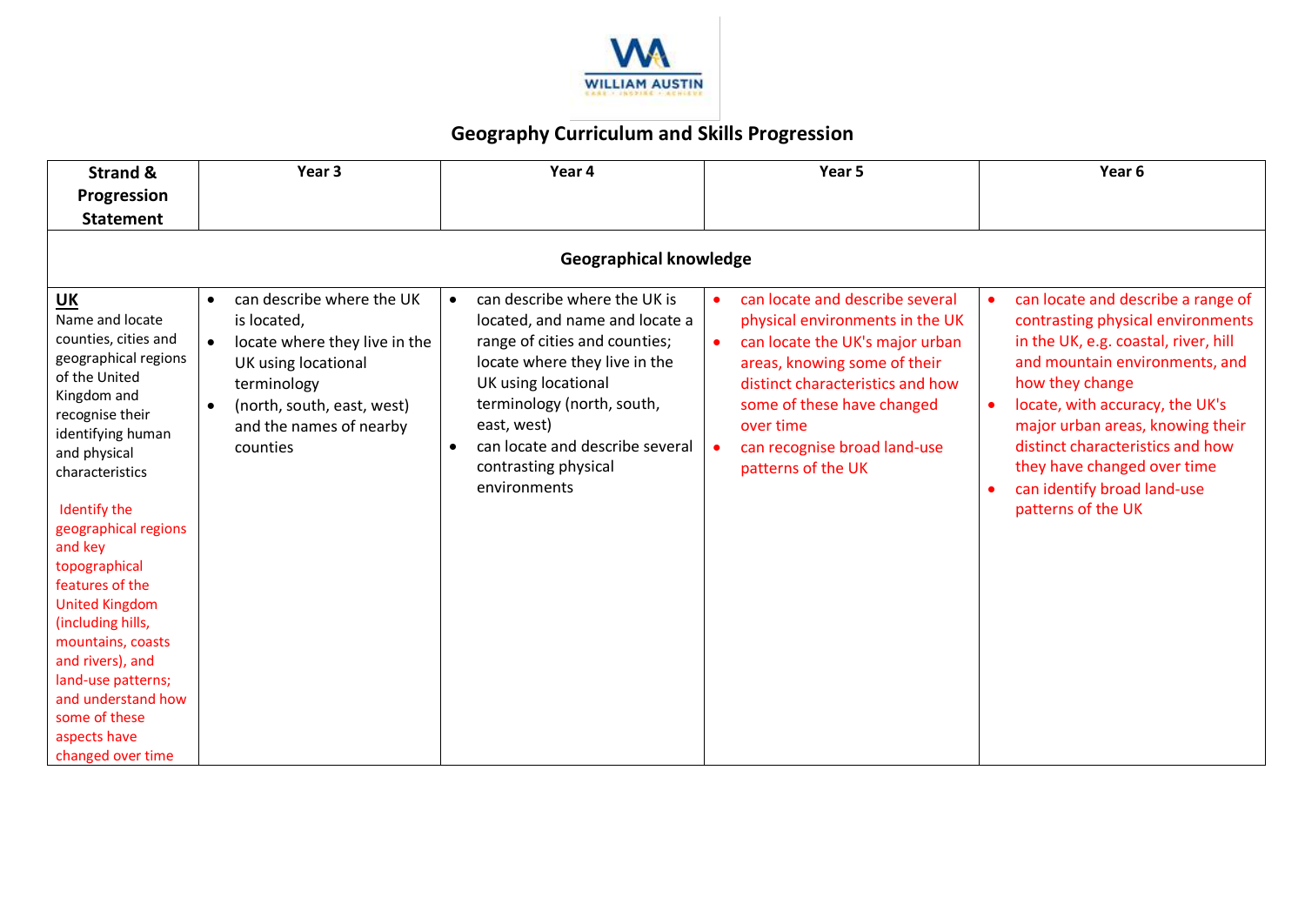| <b>World and</b><br>continents<br>Locate the world's<br>countries, focusing<br>on<br>Europe and North<br>and South America<br>Locate the world's<br>countries, using<br>maps to focus on<br><b>Europe (including</b><br>the location of<br>Russia) and North<br>and South America<br>, concentrating on<br>their environmental<br>regions, key physical<br>and human<br>characteristics,<br>countries and<br>major cities | $\bullet$<br>$\bullet$ | can locate countries in<br>Europe and North and<br>South America on a map or<br>atlas<br>The child can describe some<br>European and North and<br>South American cities using<br>an atlas | $\bullet$<br>$\bullet$ | can locate some countries in<br>Europe, North and South<br>America on a map or atlas<br>Can relate continent, country,<br>state, city                                                                                                          |                        | can locate cities, countries and<br>regions of Europe and North and<br>South America on physical and<br>political maps<br>can describe key physical and<br>human characteristics and<br>environmental regions of Europe<br>and North and South America                                                                                                                        |                        | can locate places and regions of<br>Europe and North and South<br>America, and can identify the<br>distinct characteristics of some<br>regions<br>can describe, compare and<br>contrast key physical and human<br>characteristics, and environmental<br>regions of Europe and North and<br><b>South America</b>                                                                                                                                                                         |
|---------------------------------------------------------------------------------------------------------------------------------------------------------------------------------------------------------------------------------------------------------------------------------------------------------------------------------------------------------------------------------------------------------------------------|------------------------|-------------------------------------------------------------------------------------------------------------------------------------------------------------------------------------------|------------------------|------------------------------------------------------------------------------------------------------------------------------------------------------------------------------------------------------------------------------------------------|------------------------|-------------------------------------------------------------------------------------------------------------------------------------------------------------------------------------------------------------------------------------------------------------------------------------------------------------------------------------------------------------------------------|------------------------|-----------------------------------------------------------------------------------------------------------------------------------------------------------------------------------------------------------------------------------------------------------------------------------------------------------------------------------------------------------------------------------------------------------------------------------------------------------------------------------------|
|                                                                                                                                                                                                                                                                                                                                                                                                                           |                        |                                                                                                                                                                                           |                        | <b>Geographical understanding</b>                                                                                                                                                                                                              |                        |                                                                                                                                                                                                                                                                                                                                                                               |                        |                                                                                                                                                                                                                                                                                                                                                                                                                                                                                         |
| <b>Physical themes</b><br>Describe and<br>understand key<br>aspects of physical<br>geography including:<br>climate zones,<br>biomes and<br>vegetation belts<br>Describe and<br>understand key<br>aspects of<br>physical geography,<br>including: rivers,<br>mountains,<br>volcanoes and                                                                                                                                   | $\bullet$<br>$\bullet$ | can indicate tropical,<br>temperate and polar<br>climate zones on a globe or<br>map<br>describe the characteristics<br>of these zones using<br>appropriate vocabulary                     | $\bullet$              | can indicate tropical,<br>temperate and polar climate<br>zones on a globe or map and<br>describe the characteristics of<br>these zones using appropriate<br>vocabulary<br>can understand the<br>relationship between climate<br>and vegetation | $\bullet$<br>$\bullet$ | can locate places studied in<br>relation to the Equator, the<br><b>Tropics of Cancer and Capricorn,</b><br>latitude and longitude,<br>relate this to their time zone,<br>climate, seasons and vegetation<br>can describe and understand a<br>range of key physical processes<br>and the resulting landscape<br>features<br>can understand how a mountain<br>region was formed | $\bullet$<br>$\bullet$ | can locate places studied in<br>relation to the Equator, latitude<br>and longitude<br>relate this to their time zone,<br>climate, seasons and vegetation<br>can describe several physical<br>features and describe how they<br>change<br>can describe and name the key<br>landscape features of river and<br>mountain environments in the UK<br>Can explain the water cycle in<br>appropriate geographical<br>language.<br>can describe some of the<br>processes associated with rivers |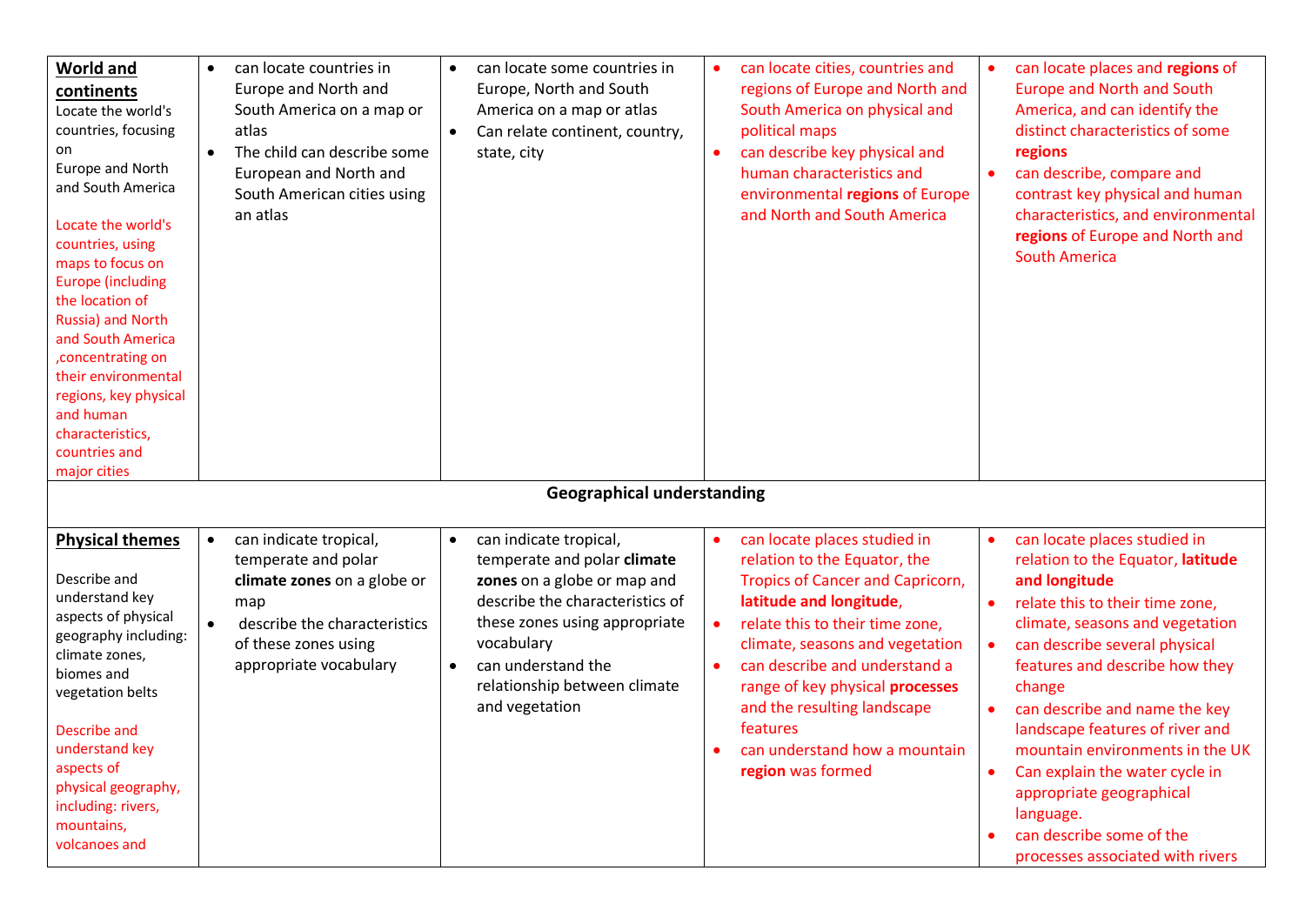| earthquakes, and the<br>water cycle                                                                                                                                                                                                                                                                                                                                              |                                                                                                                                                                                                                                                                                                                                                                                                                                    |                                                                                                                                                                                                                                                                                                                                                                                |                                                                                                                                                                                                                                                                                                                                                                                               | and mountains                                                                                                                                                                                                                                                                                                                                                                                                                                                                         |
|----------------------------------------------------------------------------------------------------------------------------------------------------------------------------------------------------------------------------------------------------------------------------------------------------------------------------------------------------------------------------------|------------------------------------------------------------------------------------------------------------------------------------------------------------------------------------------------------------------------------------------------------------------------------------------------------------------------------------------------------------------------------------------------------------------------------------|--------------------------------------------------------------------------------------------------------------------------------------------------------------------------------------------------------------------------------------------------------------------------------------------------------------------------------------------------------------------------------|-----------------------------------------------------------------------------------------------------------------------------------------------------------------------------------------------------------------------------------------------------------------------------------------------------------------------------------------------------------------------------------------------|---------------------------------------------------------------------------------------------------------------------------------------------------------------------------------------------------------------------------------------------------------------------------------------------------------------------------------------------------------------------------------------------------------------------------------------------------------------------------------------|
| <b>Human themes</b><br>Describe and<br>understand key<br>aspects of<br>human geography,<br>including: types of<br>settlement<br>and land use<br>Describe and<br>understand key<br>aspects of<br>human geography<br>including: economic<br>activity<br>including trade links,<br>and the distribution<br>of natural resources<br>including energy,<br>food, minerals<br>and water | can identify and sequence a<br>$\bullet$<br>range of settlement sizes<br>from a village to a city<br>can describe the<br>$\bullet$<br>characteristics of<br>settlements<br>with different functions,<br>$\bullet$<br>e.g. coastal towns<br>can use appropriate<br>$\bullet$<br>vocabulary to describe the<br>main land uses within urban<br>$\bullet$<br>areas and identify the key<br>characteristics of rural areas<br>$\bullet$ | can describe the distinctive<br>$\bullet$<br>characteristics of settlements<br>$\bullet$<br>with different functions and<br>of different sizes, e.g. coastal<br>$\bullet$<br>towns<br>can describe the main land<br>$\bullet$<br>uses within urban areas and<br>the activities that take place<br>there<br>can describe the key<br>$\bullet$<br>characteristics of rural areas | can know and understand what<br>life is like in cities and in villages<br>and in a range of settlement<br>sizes<br>can understand that products<br>we use are imported as well as<br>locally produced-fishing village<br>can explain how the types of<br>$\bullet$<br>industry in the area have<br>changed over time<br>can understand where our<br>energy and natural resources<br>come from | can know and understand what<br>$\bullet$<br>life is like in cities and in villages<br>and in a range of settlement sizes<br>in different parts of the world<br>can understand that our shopping<br>choices have an effect on the lives<br>of others<br>can explain how, and offer<br>$\bullet$<br>reasons why, the types of industry<br>in the area have changed over<br>time can understand where our<br>energy and natural resources<br>come from, and the impacts of<br>their use |
|                                                                                                                                                                                                                                                                                                                                                                                  |                                                                                                                                                                                                                                                                                                                                                                                                                                    | <b>Understanding places and connections</b>                                                                                                                                                                                                                                                                                                                                    |                                                                                                                                                                                                                                                                                                                                                                                               |                                                                                                                                                                                                                                                                                                                                                                                                                                                                                       |
| Name and locate<br>counties, cities and<br>geographical regions<br>of the United<br>Kingdom and<br>recognise their<br>identifying human<br>and physical<br>characteristics<br><b>Describe and</b><br>understand key<br>aspects of<br>human geography<br>including: economic<br>activity<br>including trade links,                                                                | can describe where the UK<br>is located, and name and<br>locate some major urban<br>areas; locate where they<br>live in the UK using<br>locational terminology<br>(north, south, east, west)<br>and the names of nearby<br>counties<br>can locate and describe<br>some human and physical<br>characteristics of the UK                                                                                                             | can describe where the UK is<br>$\bullet$<br>located, and name and locate a<br>range of cities and counties;<br>locate where they live in the<br>$\bullet$<br>UK using locational<br>terminology (north, south,<br>east, west)<br>can locate and describe several<br>$\bullet$<br>contrasting physical<br>environments                                                         | can know and understand what<br>life is like in cities and in villages<br>and in a range of settlement<br>sizes<br>can understand that products<br>we use are imported as well as<br>locally produced-fishing industry<br>can explain how the types of<br>industry in the area have<br>changed over time<br>can understand where our<br>energy and natural resources<br>come from             | can know and understand what<br>$\bullet$<br>life is like in cities and in villages<br>and in a range of settlement sizes<br>in different parts of the world<br>can understand that our shopping<br>choices have an effect on the lives<br>of others<br>can explain how, and offer<br>reasons why, the types of industry<br>in the area have changed over<br>time<br>can understand where our energy<br>$\bullet$<br>and natural resources come from,<br>and the impacts of their use |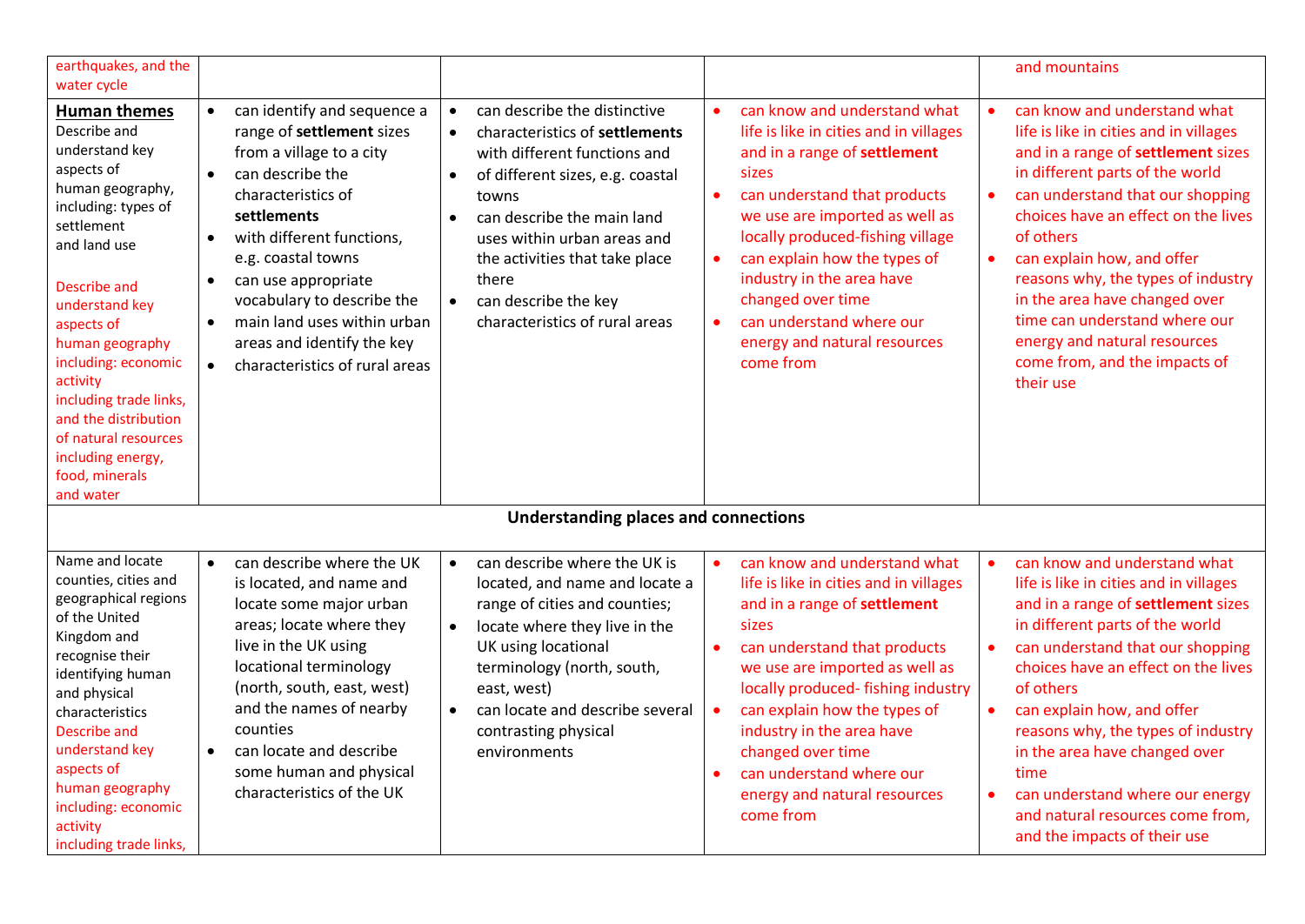| and the distribution<br>of<br>natural resources<br>including energy,<br>food, minerals<br>and water<br>Understand<br>geographical<br>similarities and<br>differences through<br>the study of human<br>and<br>physical geography<br>of a region in a<br>European<br>country and a region<br>within North or<br>South<br>America<br>Understand<br>geographical<br>similarities and<br>differences and<br>change through the<br>study of<br>human and physical<br>geography of the<br><b>United</b><br>Kingdom | can describe and compare<br>$\bullet$<br>similarities and differences<br>between some regions in<br>Europe and North or South<br>America<br>can understand how the<br>human and physical<br>characteristics of one<br>region in Europe and North<br>or South America are<br>connected and make it<br>special | can offer explanations for the<br>$\bullet$<br>similarities and differences<br>$\bullet$<br>between some regions in<br>Europe and North or South<br>$\bullet$<br>America.<br>can describe and compare the<br>$\bullet$<br>physical and human<br>characteristics of some regions<br>in North or South America<br>can understand how the<br>$\bullet$<br>human and physical<br>characteristics are connected<br>for more than one region in<br>Europe and North or South<br>America | can understand how a region<br>$\bullet$<br>has changed and how it is<br>different from another region of<br>the UK                                                                                                                                                                                                         | can understand how and why<br>$\bullet$<br>their region and other regions<br>have changed, and how the<br>regions of the UK are distinctive                                                                                                                                                                                                                                               |
|-------------------------------------------------------------------------------------------------------------------------------------------------------------------------------------------------------------------------------------------------------------------------------------------------------------------------------------------------------------------------------------------------------------------------------------------------------------------------------------------------------------|--------------------------------------------------------------------------------------------------------------------------------------------------------------------------------------------------------------------------------------------------------------------------------------------------------------|-----------------------------------------------------------------------------------------------------------------------------------------------------------------------------------------------------------------------------------------------------------------------------------------------------------------------------------------------------------------------------------------------------------------------------------------------------------------------------------|-----------------------------------------------------------------------------------------------------------------------------------------------------------------------------------------------------------------------------------------------------------------------------------------------------------------------------|-------------------------------------------------------------------------------------------------------------------------------------------------------------------------------------------------------------------------------------------------------------------------------------------------------------------------------------------------------------------------------------------|
| Establish an<br>understanding of<br>the interaction<br>between physical<br>and human<br>processes<br>Deepen an<br>understanding of the<br>interaction between<br>physical and human<br>processes                                                                                                                                                                                                                                                                                                            | can understand how<br>$\bullet$<br>physical processes can<br>cause hazards to people<br>can describe some<br>$\bullet$<br>advantages and<br>disadvantages of living in<br>hazard-prone areas                                                                                                                 | can offer reasons why physical<br>$\bullet$<br>processes can cause hazards to<br>people<br>can offer explanations for the<br>$\bullet$<br>advantages and disadvantages<br>of living in hazard-prone areas                                                                                                                                                                                                                                                                         | can explain some ways biomes<br>$\bullet$<br>(including the oceans) are<br>valuable, why they are under<br>threat and how they can be<br>protected<br>can understand how human<br>activity is influenced by climate<br>and weather<br>can understand hazards from<br>physical environments and their<br>management, such as | can explain some ways biomes<br>$\bullet$<br>(including the oceans) are<br>$\bullet$<br>valuable, why they are under<br>threat and a range of ways they<br>could be protected for the future<br>can understand how human<br>$\bullet$<br>activity is influenced by climate<br>and weather<br>can understand the causes of<br>$\bullet$<br>hazards from physical<br>environments and their |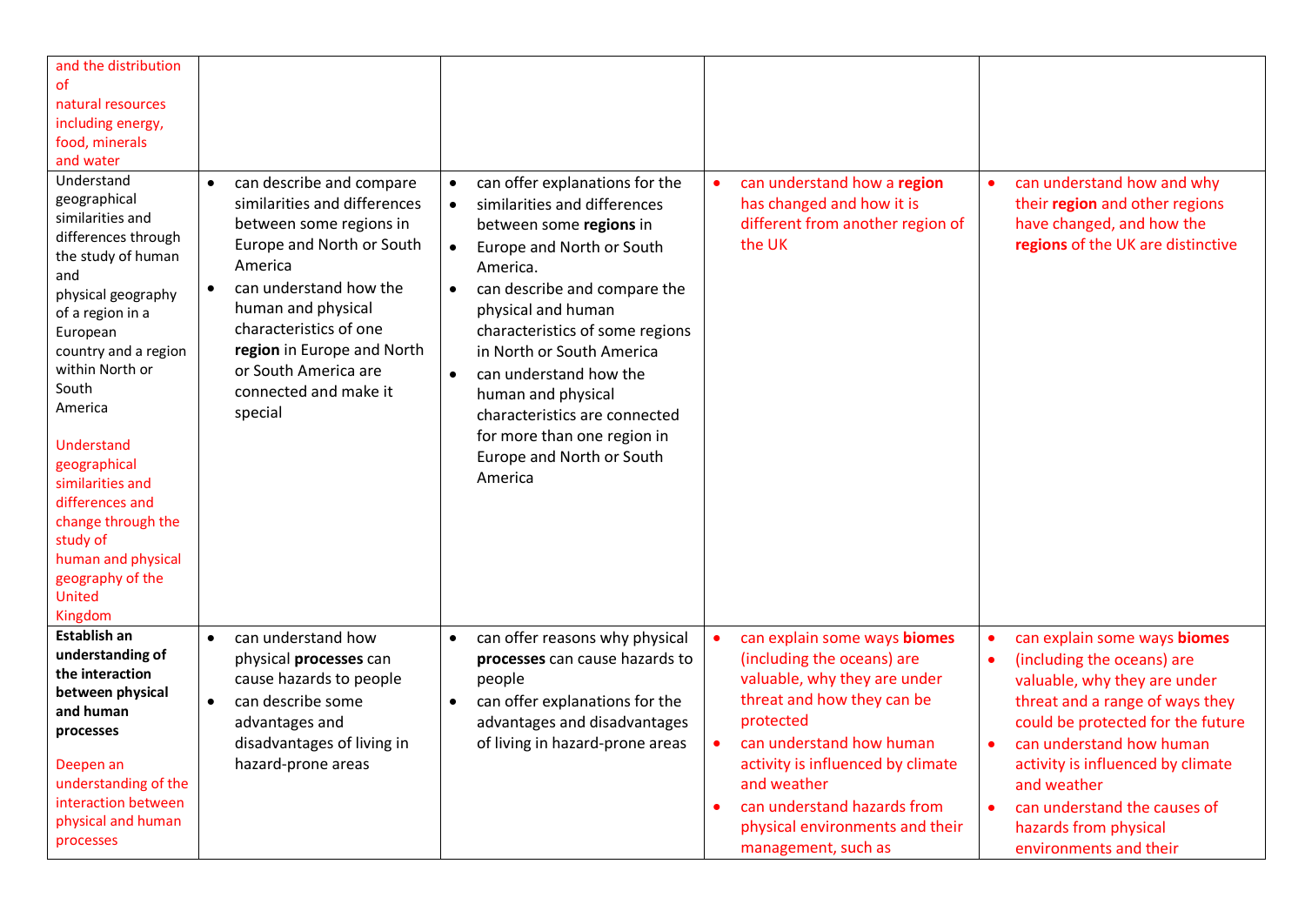|                         |                                                                                                                                                                                                                                                                                                                                                                                                                                                                    |                                                                                                                                                                                                                                                                                                                                                                                                              | avalanches in mountain regions<br>can explain several threats to<br>wildlife/habitats                                                                                                                                                                                                                                                                                                                 | management, such as volcanic<br>activity<br>The child can understand that no<br>one type of energy production will<br>provide all our energy needs                                                                                                                                                                                                        |
|-------------------------|--------------------------------------------------------------------------------------------------------------------------------------------------------------------------------------------------------------------------------------------------------------------------------------------------------------------------------------------------------------------------------------------------------------------------------------------------------------------|--------------------------------------------------------------------------------------------------------------------------------------------------------------------------------------------------------------------------------------------------------------------------------------------------------------------------------------------------------------------------------------------------------------|-------------------------------------------------------------------------------------------------------------------------------------------------------------------------------------------------------------------------------------------------------------------------------------------------------------------------------------------------------------------------------------------------------|-----------------------------------------------------------------------------------------------------------------------------------------------------------------------------------------------------------------------------------------------------------------------------------------------------------------------------------------------------------|
|                         |                                                                                                                                                                                                                                                                                                                                                                                                                                                                    | <b>GEOGRAPHICAL SKILLS AND ENQUIRY</b>                                                                                                                                                                                                                                                                                                                                                                       |                                                                                                                                                                                                                                                                                                                                                                                                       |                                                                                                                                                                                                                                                                                                                                                           |
| Geographical<br>Enquiry | Begin to ask/initiate<br>$\bullet$<br>geographical questions<br>Use NF books, stories,<br>$\bullet$<br>atlases, pictures/photos and<br>internet as sources of<br>information.<br>Investigate places and<br>themes at more than one<br>scale<br>Begin to collect and<br>record evidence analyse<br>evidence and begin to<br>draw conclusions e.g.<br>make comparisons<br>between two locations<br>using photos/ pictures,<br>temperatures in<br>different locations | Ask and respond to questions<br>$\bullet$<br>and offer their own ideas<br>Extend to satellite images and<br>$\bullet$<br>aerial photographs<br>Investigate places and themes<br>$\bullet$<br>at more than one scale<br>Collect and record evidence<br>$\bullet$<br>with some aid<br>Analyse evidence and draw<br>$\bullet$<br>conclusions e.g. make<br>comparisons between<br>locations of maps, photos etc. | Begin to suggest questions for<br>investigation<br>Begin to use primary and<br>$\bullet$<br>secondary sources of evidence in<br>their investigation<br>$\bullet$<br>Investigate places with more<br>emphasis on the larger scale;<br>contrasting and distant places<br>Collect and record evidence<br>$\bullet$<br>unaided<br>Analyse evidence and draw<br>$\bullet$<br>conclusions e.g. compare maps | Suggest questions for<br>investigation<br>Use primary and secondary<br>$\bullet$<br>sources of evidence<br>Investigate places with more<br>$\bullet$<br>emphasis on the larger scale;<br>contrasting and distant places<br>Collect and record evidence<br>unaided<br>Analyse evidence and draw<br>conclusions look at patterns and<br>explain reasons why |
| Direction/Location      | Use 4 compass points to<br>$\bullet$<br>follow/give directions<br>Use letter/no co-ordinates<br>$\bullet$<br>to locate features on a map                                                                                                                                                                                                                                                                                                                           | Use 4 compass points well<br>Begin to use 8 compass points;<br>$\bullet$<br>Use letter/no co-ordinates to<br>locate features on a map<br>confidently                                                                                                                                                                                                                                                         | Use 8 compass points<br>$\bullet$<br>Begin to use 4 figure coordinates<br>$\bullet$<br>to locate features on a map                                                                                                                                                                                                                                                                                    | Use 8 compass points confidently<br>$\bullet$<br>and accurately<br>Use 4 figure confidently to locate<br>$\bullet$<br>features on a map<br>Begin to use 6 figure grid<br>references; use latitude and<br>longitude on atlas maps                                                                                                                          |
| <b>Drawing Maps</b>     | Try to make a map of a<br>$\bullet$<br>short route experienced<br>with features in correct<br>order<br>Try to make a simple scale                                                                                                                                                                                                                                                                                                                                  | Make a map of a short route<br>$\bullet$<br>experienced, with features in<br>correct order;<br>Make a simple scale drawing                                                                                                                                                                                                                                                                                   | Begin to draw a variety of<br>$\bullet$<br>thematic maps based on their<br>own data                                                                                                                                                                                                                                                                                                                   | Draw a variety of thematic maps<br>$\bullet$<br>based on their own data<br>Begin to draw plans of increasing<br>$\bullet$<br>complexity                                                                                                                                                                                                                   |